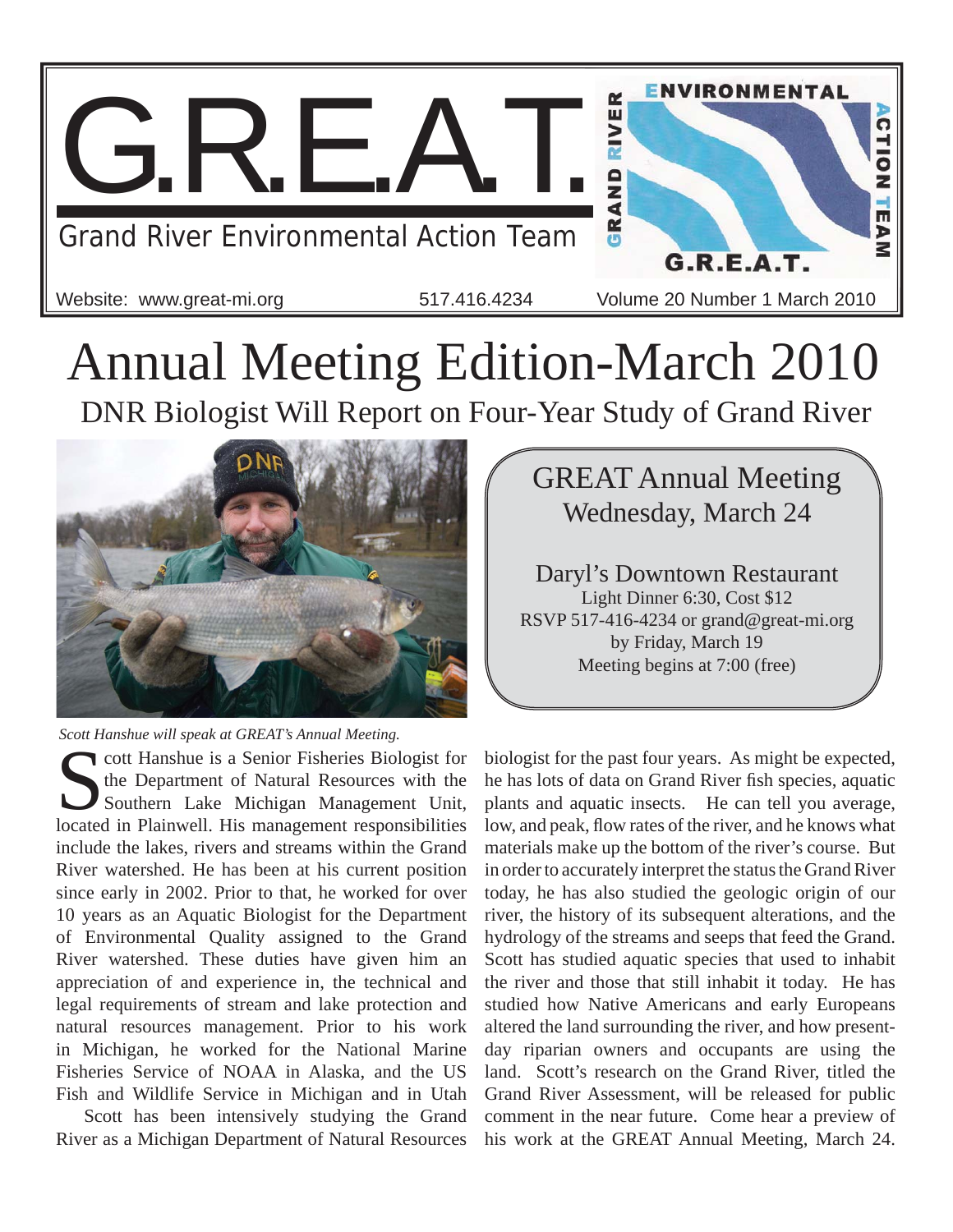#### Teachers Receive Training in "Project Wet" Curriculum By Emily Curry

In early November 2009, GREAT was able to cosponsor a Project Wet training for area educators.<br>Project Wet is a nationally known water curriculum.<br>It contains 91 lessons for various grade levels, reaching n early November 2009, GREAT was able to cosponsor a Project Wet training for area educators. Project Wet is a nationally known water curriculum. students in K-12. The lessons come complete with background information for teachers, who may not be knowledgeable about water, lesson plans, printable student pages, and additional resources for teachers.

In attendance, at the Dahlem Center that day, were thirteen area teachers and pre-service teachers. Dahlem's Education Director, Kimberly May,



*Megan Schruauben investigates samples of soil substrates.*

facilitated the workshop. Participants took on the role of students and participated in various Project Wet lessons throughout the day. Annette Friday, a future teacher said, "It was very useful! I appreciate having the opportunity to practice and observe the creative hands-on activities."After participating in the day long training all participants received the Project Wet curriculum manual and resources CD.

The Upper Grand River Implementation Project (UGRIP) Grant Coordinator and Watershed Coordinator for the Jackson County Conservation District, Cecilia Govrik, was also in attendance to educate the participants about the history and current state of our watershed. Alison Rauss, Jackson County's Adopt-a-Stream Coordinator, was there to teach the participants how to collect macroinvertebrates, as a possible field experiment to conduct with students in the classroom.



District, and the Dahlem Center. GREAT was able to fund the cost of the curriculum manuals, by using funds we have acquired through the UGRIP Grant. As a partner in the grant we have vowed to continue to, "Promote awareness and appreciation for the watershed." GREAT's hopes were to educate these teachers on our watershed, so they will in turn educate their students for years to come. Vickey Gorsuch, an elementary teacher stated, "I can't wait to teach these activities to my fellow teachers and students."



*Cecilia Govrik and participants demonstrate middle school lessons.*

Many partners contributed to making this training  $\frac{1}{2}$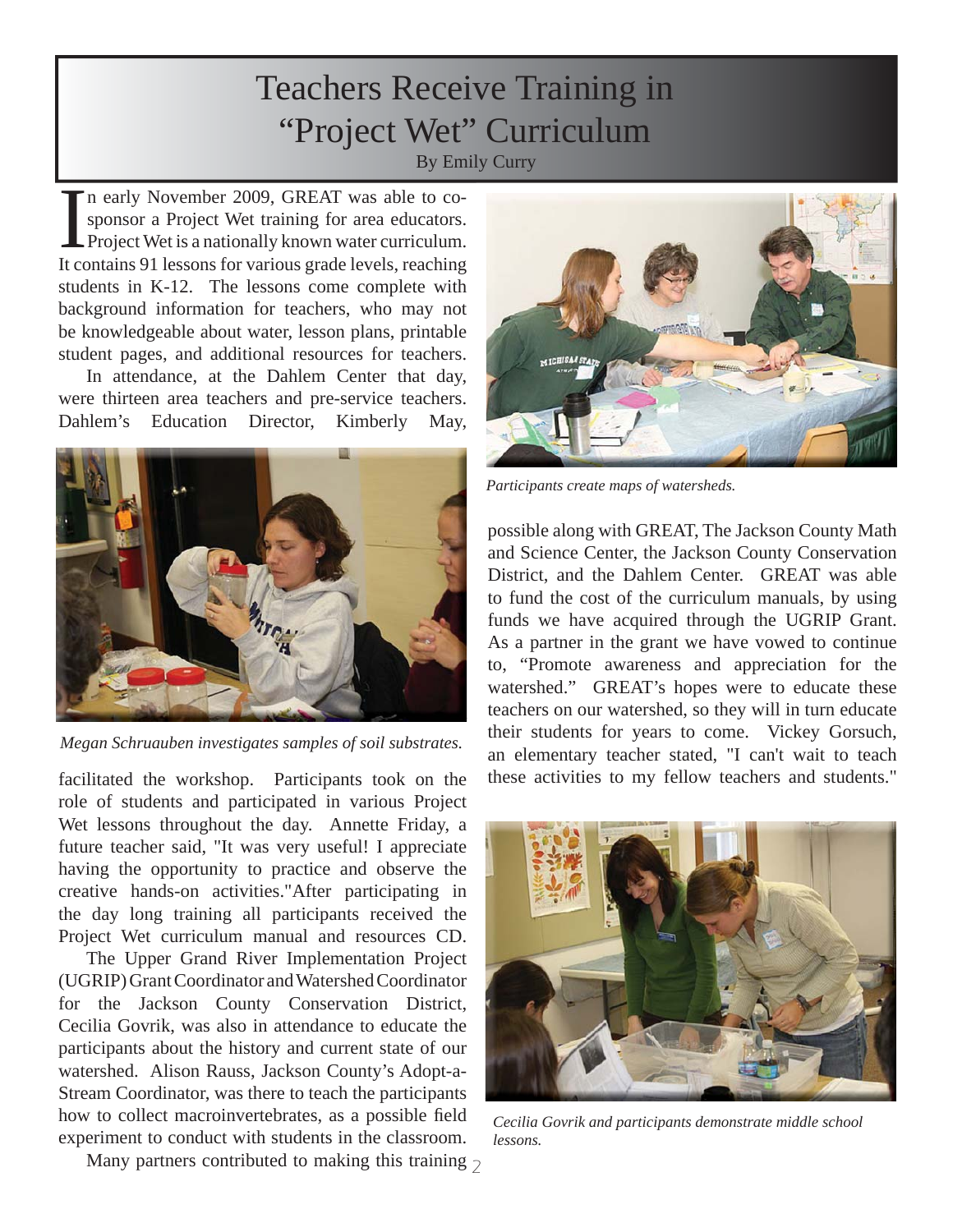## Nancy Lapinski Concludes Twenty-Year Tenure on GREAT Board

When the first stirrings of interest for an organization promoting the Upper Grand<br>River were heard, Nancy Lapinski was part<br>of the conversation, When GBEAT was building its organization promoting the Upper Grand River were heard, Nancy Lapinski was part of the conversation. When GREAT was building its fleet of canoes and kayaks in order to show a doubting public the beauty and serenity of Jackson County's

south Jackson neighborhood from encroachment by a sprawling apartment complex. In this instance Nancy was able to convince the developer to drop his plans for additional buildings and instead leave a generous green zone for the neighborhood residents.

When asked how she became such an ardent

many waterways, Nancy was a strong advocate. When too many area youths had died after being swept into Jackson's capped river, Nancy was among the most vocal of community leaders determined to have the cap removed.

From the first informal exploratory meetings in 1990 until today, Nancy has served GREAT in almost every capacity imaginable. Although she has never been president, Nancy has filled every office from vice president to treasurer, to recording secretary, and membership chairperson, and she has often been at the "point of the spear" on issues which have defined what GREAT stands for. Two of the

most noteworthy causes Nancy participated in were organizing citizens to push for removal of the cement cap over the Grand River in downtown Jackson, and standing against construction of a roadway corridor from U.S. 127 through nearly pristine wetlands, to the present JCC campus on Emmons Road.

Township. Nancy was also an active defender of  $a_3$ Helping to found and maintain, GREAT has not been Nancy's sole environmental endeavor. Until recently Nancy also served on the Jackson Audubon board where among other duties, she was the steward of the Kate Palmer Sanctuary in Sandstone



supporter and defender of the environment, Nancy credits long walks with her father through the Cleveland Metroparks system, and after her family had moved to Jackson, through biology courses and birding tours with local Audubon patriarch Bob Whiting. Nancy has an abiding love and concern for the plants and animals we must coexist with. One of her fondest wishes for the future is that GREAT's Blackman Township land along the Grand River will officially become a natural preserve. GREAT wishes to thank Nancy and her husband Jack for their many years of personal

commitment and financial support to local and state environmental organizations.

#### From the GREAT archives: June 26, 1991 Minutes

"Establishment of the first 'guided' GREAT Canoe Trip. Set date of July 20 at 10 a.m. Meet at Loomis Road and end at Vandercook Park for a picnic. Input. We need a naturalist (Nancy or Jodi or John?) a canoe expert (Jim, Terry or Roger?), Could we provide canoes for interested parties? Main reason is exposure to the river.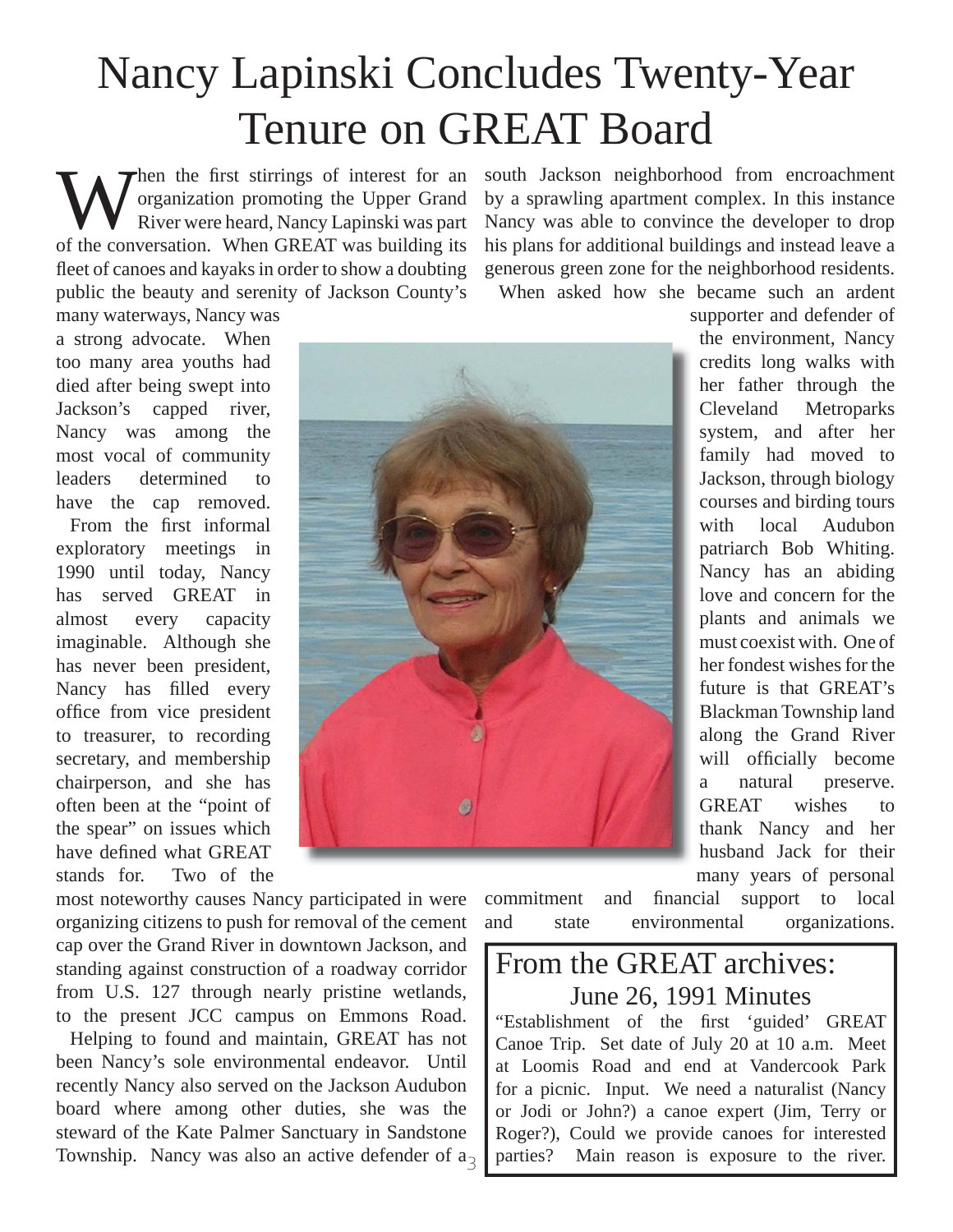# Small Boat Production Still Part of

#### By Bryon Ennis

Inlikely as it may seem when one considers the state of manufacturing in Michigan, five well-known brands of small watercraft are in production at Adrian, Michigan. Have you heard of Walden kayaks? All eight of GREAT's fleet of kayaks are Waldens. Five Walden models are assembled in Michigan. You likely have seen Michicraft aluminum canoes--very popular with livery operations due to their rugged construction. Just about every part of Michicraft canoes is fabricated and assembled Adrian, starting as rolls of sheet aluminum. How about those zippy little light-weight Snark sailboats? They are fabricated in the Adrian, Michigan, factory from Styrofoam beads and thin rectangular sheets of colored plastic. Even the internal aluminum structure in the larger Snark models is fabricated there. In addition to these three brands of watercraft, the Meyers aluminum V-hulled runabout, the square-bowed aluminum jon boat, and the pedalpowered Sea Cycle and Water Bike are all made in Adrian.

Surprisingly, none of these watercraft brands were developed by the current Meyers Boat Corporation. Instead, using capital from a successful metalworking business, Jim Brown first purchased financially troubled Meyers Boats in 1991, then the Michicraft brand in 1993. Both of these small watercraft serendipitously involved the working of metal which Jim Brown knew well, only this time it wasn't steel, but aluminum. Jim bought all the forms and equipment and moved them to his Adrian factory where he and his production crew tweaked the processes, and once again began turning out these classic boats and canoes.

Once Jim had a system of pleasure craft distribution established, he believed it could be feasible to move into the production of watercraft made of other materials—namely plastics. In 1996, Jim purchased the name and the molds for Snark sailboats, then in 1997, he purchased the name and moulds for the pedal powered Sea Cycle and Water Bike. Both companies had been experiencing economic difficulties, but Jim believed both products were functional and desirable to the public, but more importantly, that he could produce them profitably in his Adrian complex.

process, made important improvements and began 4 Most recently in 2005, Jim bought the molds for five models of popular Walden Kayaks. Once again, Jim, and his son Bill studied the manufacturing



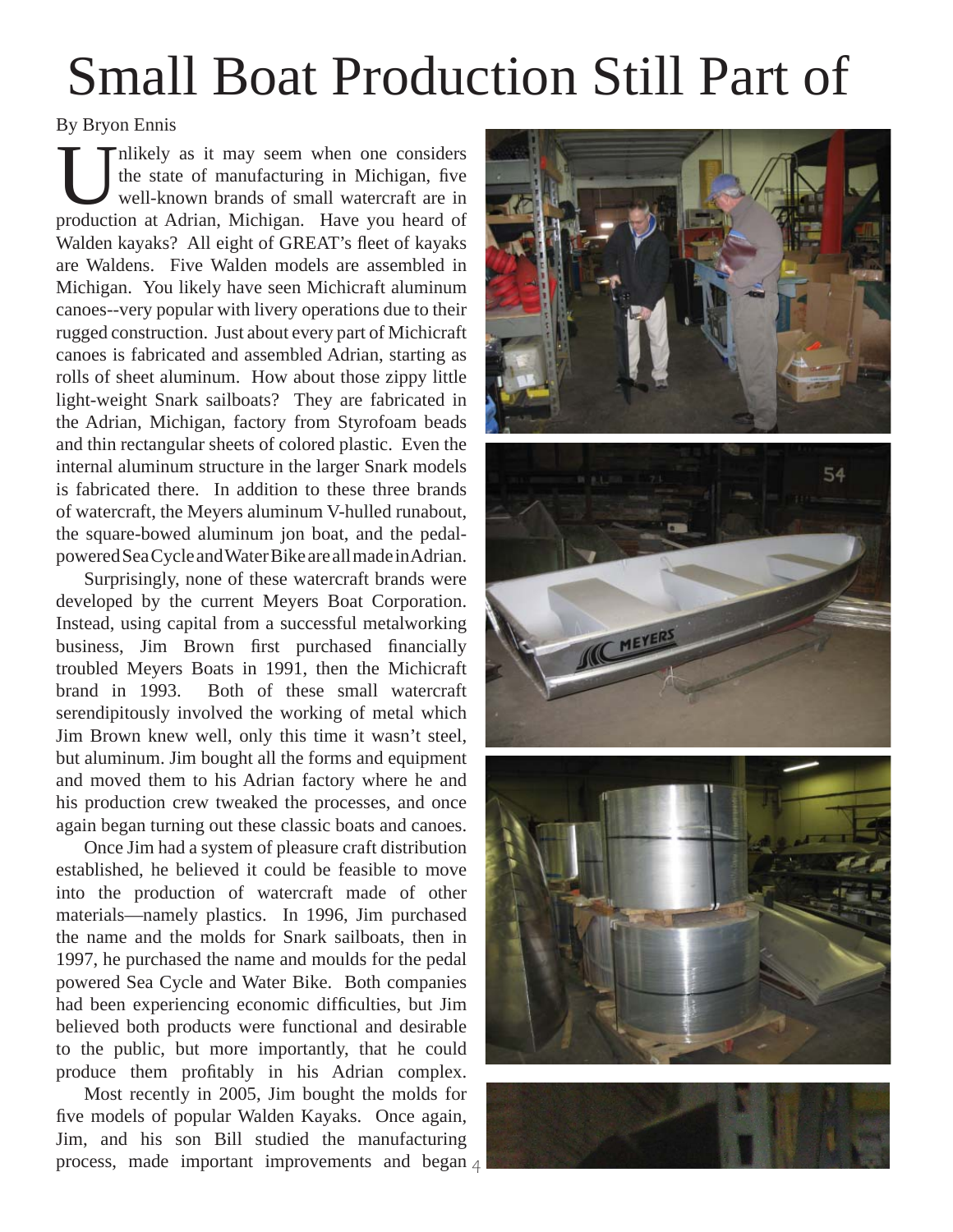# the Economic Picture for Our Region







*Top: One of the moulds used in the production of Snark sailboats. Center: Various models and colors of Walden kayaks await shipment in a Meyers warehouse. Bottom: Part of the versatile production crew builds a Meyers jon boat.*

to build five models of Walden kayaks. Though the hulls are formed near Cleveland, Ohio, the kayaks are assembled and detailed in Adrian.

Jim's son, Bill Brown, is now the general manager of a sprawling facility in Adrian that covers 390,000 square feet of production and warehouse space. Strategic foresight and the willingness to take on financial risk convinced Jim Brown to purchase these abandoned buildings from the Hoover spring and ball bearing company that had gone out of business. Now they are mostly back in use, and contribute to the relatively low overhead necessary for the Meyers Boat Corporation to prosper.

Another key factor in Meyers Boats economic viability, according to Bill Brown, is the flexibility of their production workers. When we visited the facility, workers were busy building Michicraft aluminum boats and canoes. At another time, this same crew will build Snark sailboats, and perhaps a month afterward they will be assembling Walden kayaks. Obviously, the diverse skills of these workers are essential to the viability of Meyers Boats. Keeping these same workers happy over the years is a credit to Jim and Bill Brown.

Because some of their dealers operate online, Meyers is able to sell boats anywhere in the world. We saw boats packaged up in large protective cardboard boxes bound for California and Florida. Bill Brown said they had recently sent a shipment to the Netherlands.

Though the operation is profitable it is still relatively small. Bill Brown estimates they sell between 1000 and 1200 boats a year. Bill says he is willing to sell a boat right out of their warehouse, but don't expect a discount. They are obligated to sell their boats at retail prices, otherwise they would destroy their carefully built system of Meyers Boats dealers.



*Bryon Ennis discusses with Bill Brown the structure of the popular Sports Pal canoe made by Meyers Boats.*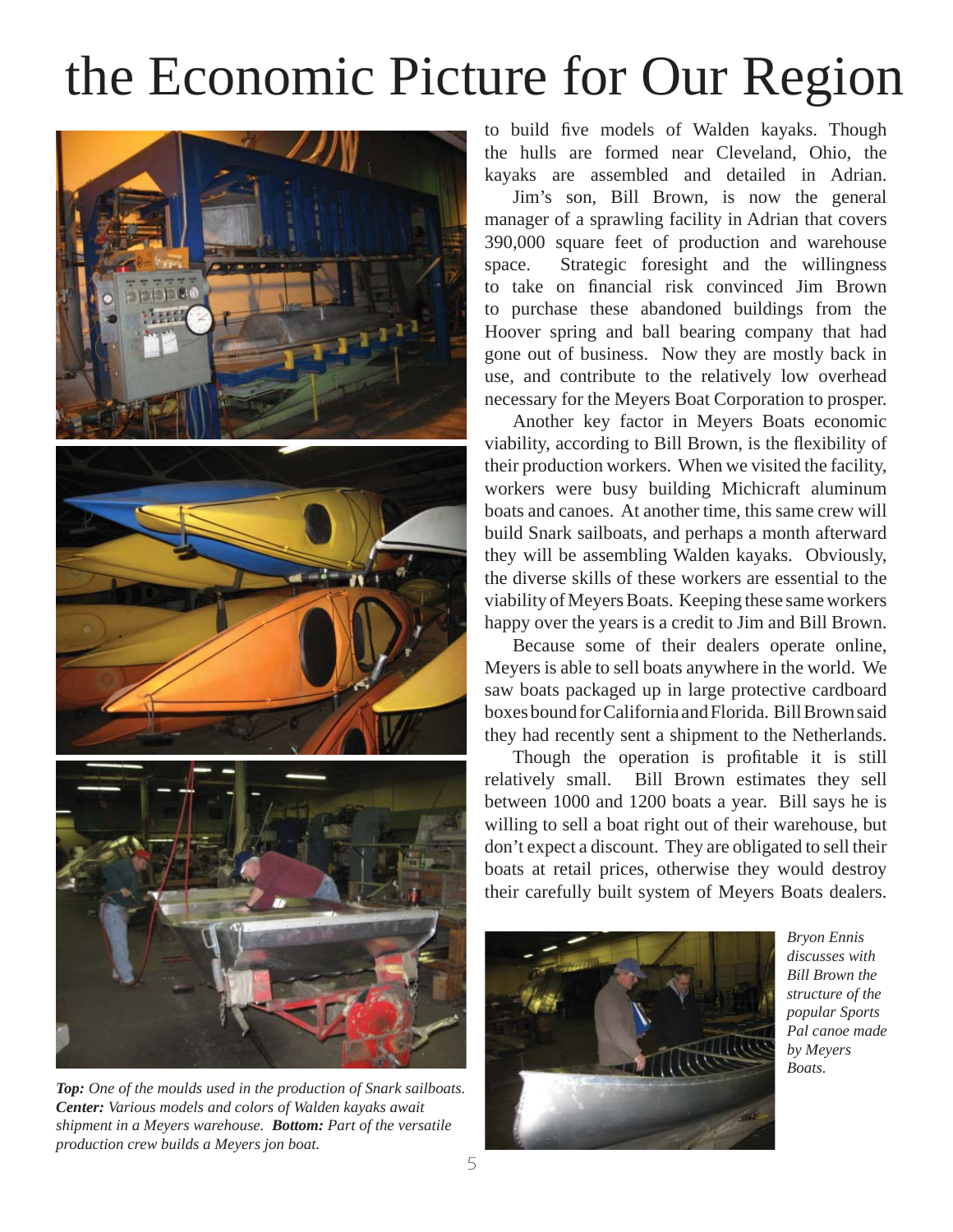

*The 2010 Executive Committee will consist of Kenny Price, Jon Hoover and Jim Seitz.*

### Orderly Progression of Executive Officers Will Provide Continuity for GREAT

The promise of administrative stability for GREAT in future years has been enhanced by the commitment of several current board members to a three-staged progression of leadership. The leadership commitment involves board members, Jim Seitz, Jon Hoover, and Kenny Price, and the progression will begin in March 2010. Current GREAT president Jim Seitz will move to "past president" an advisory position with administrative responsibilities, while vice president Jon Hoover will become president, and Kenny Price will become vice president. Each office will now last for a duration of one year, and each officer will move up one office with a different vice president tapped each year.

This orderly progression has been a vision of Jim Seitz since early in his three-year tenure as GREAT president. "This progression establishes both a reasonable period of time for a person to be in the demanding office of president, and an opportunity for the vice president to become familiar with the less obvious responsibilities of the president." says Seitz. The new office of "past" president" also gives the president an experienced human resource. Adds Seitz, "It is important to recognize that each administrative team will be different, but the fact that there is a system of progression in place helps assure the long-term stability of the organization."

#### John Hoover Looks Forward to Serving as GREAT President

It will be a privilege for me to serve as GREAT<br>President in the spring of 2010, the 20th anniversary It will be a privilege for me to serve as GREAT of the founding of our organization by concerned and caring citizens. I am inspired by the activism and love for the environment that those founders demonstrated as they met together in August of 1990 and made their plans to successfully challenge a project which would have denigrated a wetland; a part of the Grand River drainage basin. GREAT is in wonderful shape this year, thanks to the hard work of Jim Seitz, President for the past several years, and thanks to the dedication of my fellow board members, all of whom lend their particular talents and enthusiasm to our common cause. --Jon Hoover

#### Brown's Lake Association Joins GREAT as a Sponsor

cknowledging their status as riparian landowners on the Upper Grand River, Brown's Lake homeowners have become the first lake association to join GREAT. Brown's Lake Improvement and Protective Association trustee, Ron Shankland said, "It made sense that since the Grand River flows through Brown's Lake, we should be part of an organization that is active in protecting the river."

Board trustee and treasurer Lynn Frederick said, "The Brown's Lake Association had been discussing the idea of joining GREAT for about two years." Recording secretary Theresa Fifelski added, "The vote to join GREAT as a sponsor was unanimous." Sponsors support GREAT with contributions of \$100 or more.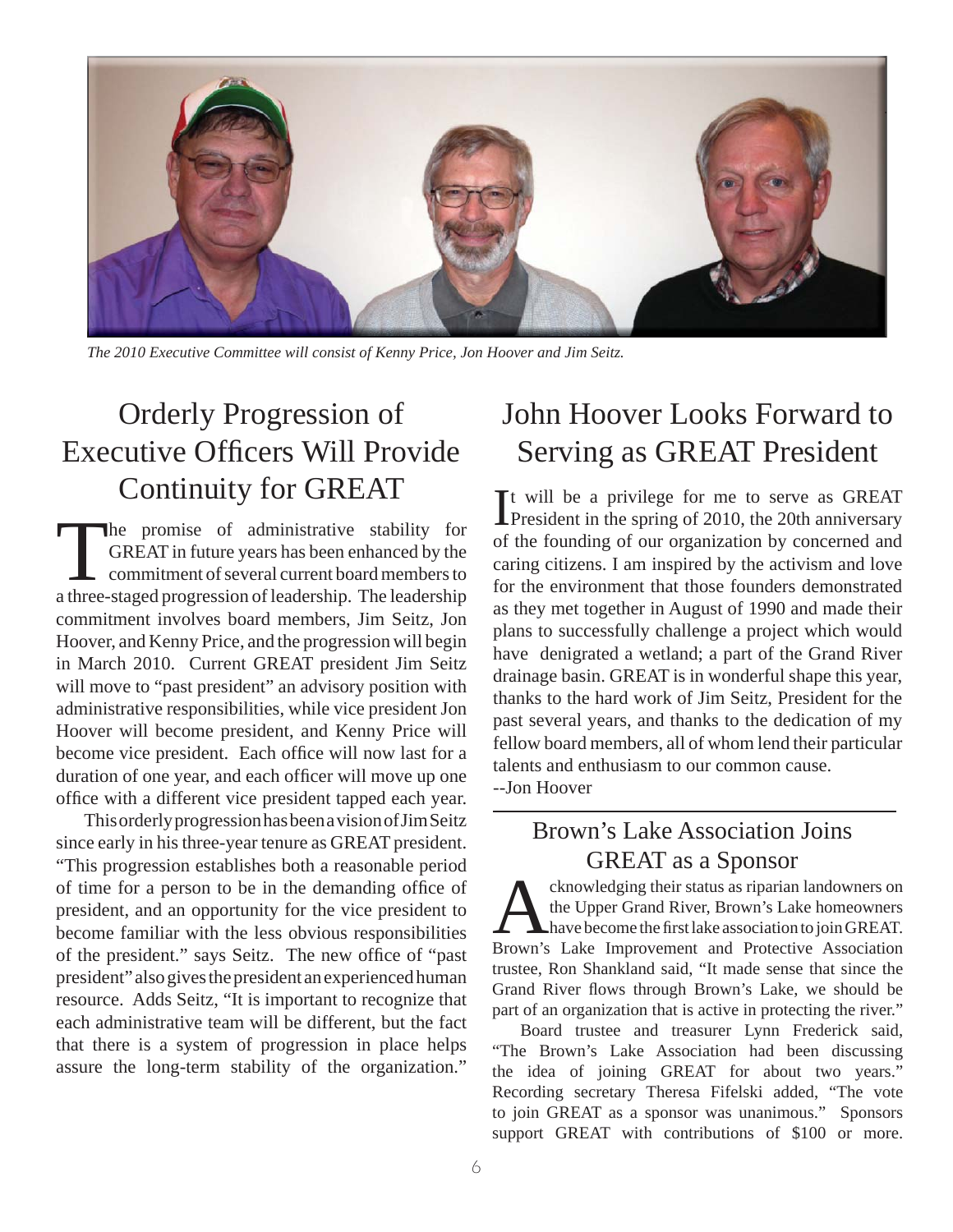### Jim Seitz Presidency a Success by Any Measure

The influence of Jim Seitz three-year GREAT presidency will be noted for many years to come, not because he intended to leave his personal mark on the organization, but because changes he helped to implement in the organization's operations and structure are likely to last through many future leadership changes. "Based upon my work on other boards, I knew soon after taking office it was time for several important new procedures to be established and for some established procedures to be reexamined," said Seitz.

Like many all-volunteer organizations, the work of GREAT was being carried out by relatively few, and leadership duties were not fully understood or evenly distributed. So Jim's first order of business was to organize the GREAT board into a system of standing and ad hoc committees with clearly defined duties, the responsibility to work independently, and then to report their progress or problems at monthly meetings.

Necessary for providing the manpower to accomplish the newly defined duties was the addition of several new board members to fill vacant seats. Fortunately Jon Hoover returned to the board after an absence of two years, Kathy Kulchinski moved into the river master's position, and Don Nelson, with solid connections to Jackson City government became the Annual River Clean-up chair. For other new board members, Jim instituted an informal orientation and lunch.

Important among the essentials Jim identified was determining an activity schedule long in advance of the warm season, naming leaders for each activity, and securing sufficient help from board members and members at large to cover all the necessary duties of the activity. Jim demonstrated the work ethic necessary to fulfill these various duties by placing himself on several committees and assiting in many GREAT activities.

Another area of concern that Jim acted upon within the first year of his presidency, was the apparent disconnect between the board and the membership, He set about improving official communications to the membership. In addition to suggesting important improvements to the quarterly newsletter, Jim took over the GREAT website and made it a first-line information source for members and visitors. In addition Jim initiated frequent phone contacts and emails to board members, regular members and non-members alike.

When Jim took office in 2006, it had been years since the GREAT by laws were revisited. He believed it was

important for board members to be familiar with the by laws that guided the organization, and urged the board to meet one hour before each monthly meeting to examine and revise the by laws where necessary. Month by month, the board worked its way through each section of the by laws, with each trustee contributing his or her perspectives to an updated version. The board also developed GREAT's first written policy manual in the same way.

One result of the changes in policy, organization, and communication was that GREAT's membership doubled during the next three years from 75 members in 2006, to 152 in 2009. This increase in membership has led to more participation in GREAT's activities, especially the annual river clean-up, and it has resulted in less stress on GREAT's budget. Now the board of trustees spends more of its energy promoting and protecting the river rather than fund raising. There has clearly been a positive cascading effect deriving from Jim's leadership.

Hopefully, another result of the improvements realized under Jim's leadership is an organization which can carry out its mission more completely and effectively. Because part of GREAT's mission calls for activities to promote the Grand River, improved safety for paddlers was deemed essential. In this regard, a mandatory life vest rule was implemented, along with the addition of water emergency bags and cell phones now carried in boats by board members on each public paddle outing.

Jim is the first to recognize the devoted efforts of the GREAT board in carrying out the structural and operational changes made during his presidency. "We have accomplished a lot in the last three years, but that was only possible because of the very hard work of the entire board. The word "team" is a part of our name, and that is what we had to become." He also recognizes the special talents and commitment of the general membership. "What I have enjoyed most about being president of GREAT, is all the very fine people I have met who are members, and community leaders in both the public and private sectors, who have been willing to help GREAT in so many ways."

Jim intends to remain on the GREAT board for the foreseeable future, where he will serve in an advisory capacity as the "past president" and will officially become the Member Corresponding Secretary. In addition Jim hopes to wrap up the long anticipated transfer of land between GREAT and the State of Michigan along the Grand River.

*--BryonEnnis*